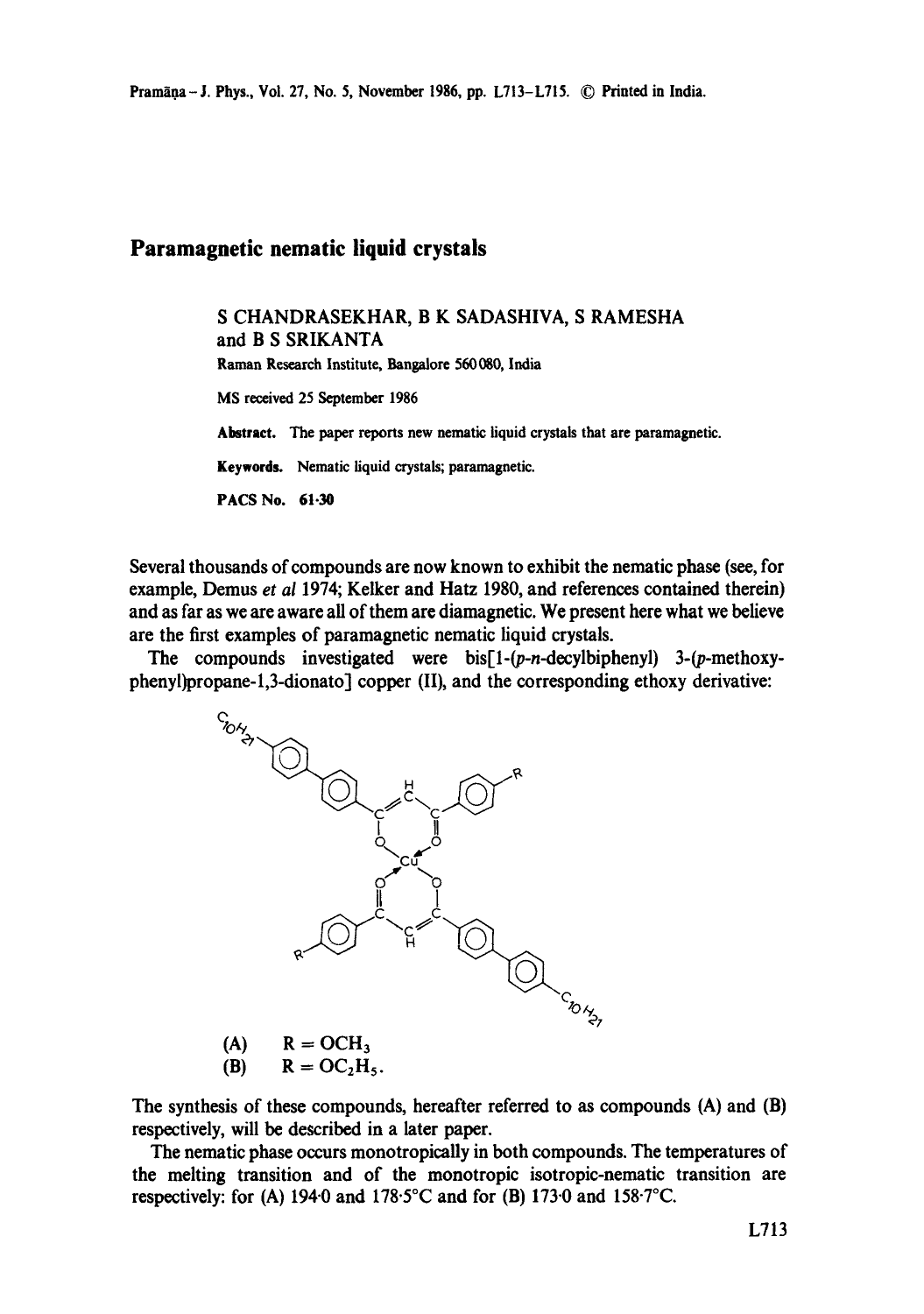

Figure 1. Miscibility diagram of 5CT with compound A. Squares represent the solidnematic or solid-isotropic transitions determined in the *heating* mode, and circles the isotropicnematic (I-N) transitions determined in the *cooling* mode. The dashed lines signify monotropic transitions.

The miscibility of (A) with the well-known nematogen *4"-n-pentyl-4-cyano-p*terphcnyl (5CT) was investigated. The phase diagram, shown in figure 1, confirms that the mesophase of (A) is of the usual nematic type. It was also verified that the nematic phases of (A) and (B) are continuously miscible.

Preliminary measurements using a Cahn RG balance yielded the following values of the mean magnetic susceptibility  $\chi$  in the three phases of compound (A):

Polycrystalline sample at 27°C 
$$
\chi = +0.9
$$

\nPolydomain nematic at 175°C  $\chi = +0.14$   $\times 10^{-6}$  emu/g

\nIsotropic liquid at 200°C  $\chi = +0.06$ 

Further studies on these and other similar compounds are under way and will be reported in detail elsewhere.